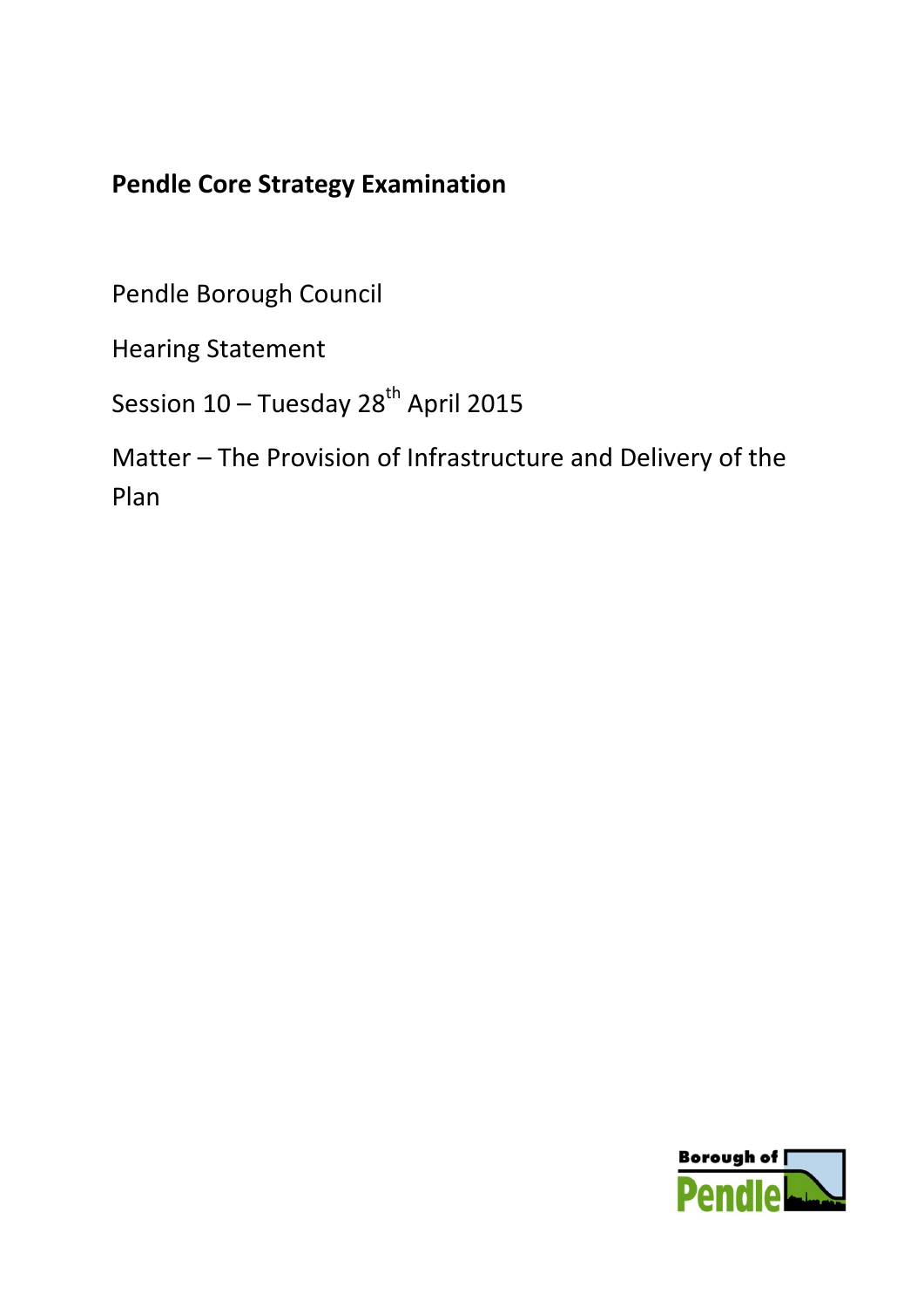- **1. Will the policy requirements of the Plan, such as affordable housing and infrastructure, allow development to go ahead with a competitive return for a willing landowner and developer?**
- 1.1 The National Planning Policy Framework (NPPF) [CD/10/01] stresses at paragraph 173 that pursuing sustainable development requires careful attention to viability and costs and that plans should be deliverable. Plans should not be subject to such a scale of obligations and policy burdens that their ability to be developed viably is threatened. The NPPF states that to ensure viability, the costs of any requirements likely to be applied to development, such affordable housing or contributions should, when taking account of the normal cost of development and mitigation, provide competitive returns to a willing land owner and developer to enable the development to be deliverable.
- 1.2 The thresholds for affordable housing have been informed by the Development Viability Study (DVS) [CD/07/01], which considers alternative use values and costs associated with construction and sales.
- 1.3 A Main Modification has been proposed to Policy LIV4 recommending the removal of the requirement for developments of five dwellings and below in rural areas, and under 10 elsewhere, to make provision for affordable housing, to comply with National Planning Practice Guidance [CD/10/02]. As small sites historically make up a large proportion of those that come forward in Pendle, because of the limited land availability and other significant constraints, such developers should no longer be discouraged from bringing their schemes forward, helping to boost housing delivery in the borough.
- 1.4 Furthermore the removal of the requirement in Policy LIV1 requiring developers to submit a statement demonstrating the deliverability of their proposal (paragraph 10.41) further reduces the burden on developers, although the requirement for them to produce a viability assessment remains, as this will be used to help determine the amount of affordable housing to be provided and is a flexible mechanism to react to changes in viability.
- 1.5 The requirement to produce a viability assessment does not represent a financial imposition on developers. These assessments are carried out by developers as part of their own financial appraisal work. The practice has been carried out in Pendle for a number of years and has been accepted by the development industry and tested at appeal. Whilst Policy LIV1 acknowledges that there are insufficient resources available within the Council to process such information, the Council believes that the preparation of viability appraisals by the applicant and their vetting by external consultants can be carried out in a timely fashion and does not add adding significant cost and delay or seriously hamper delivery. The wider benefits significantly outweigh the disbenefits.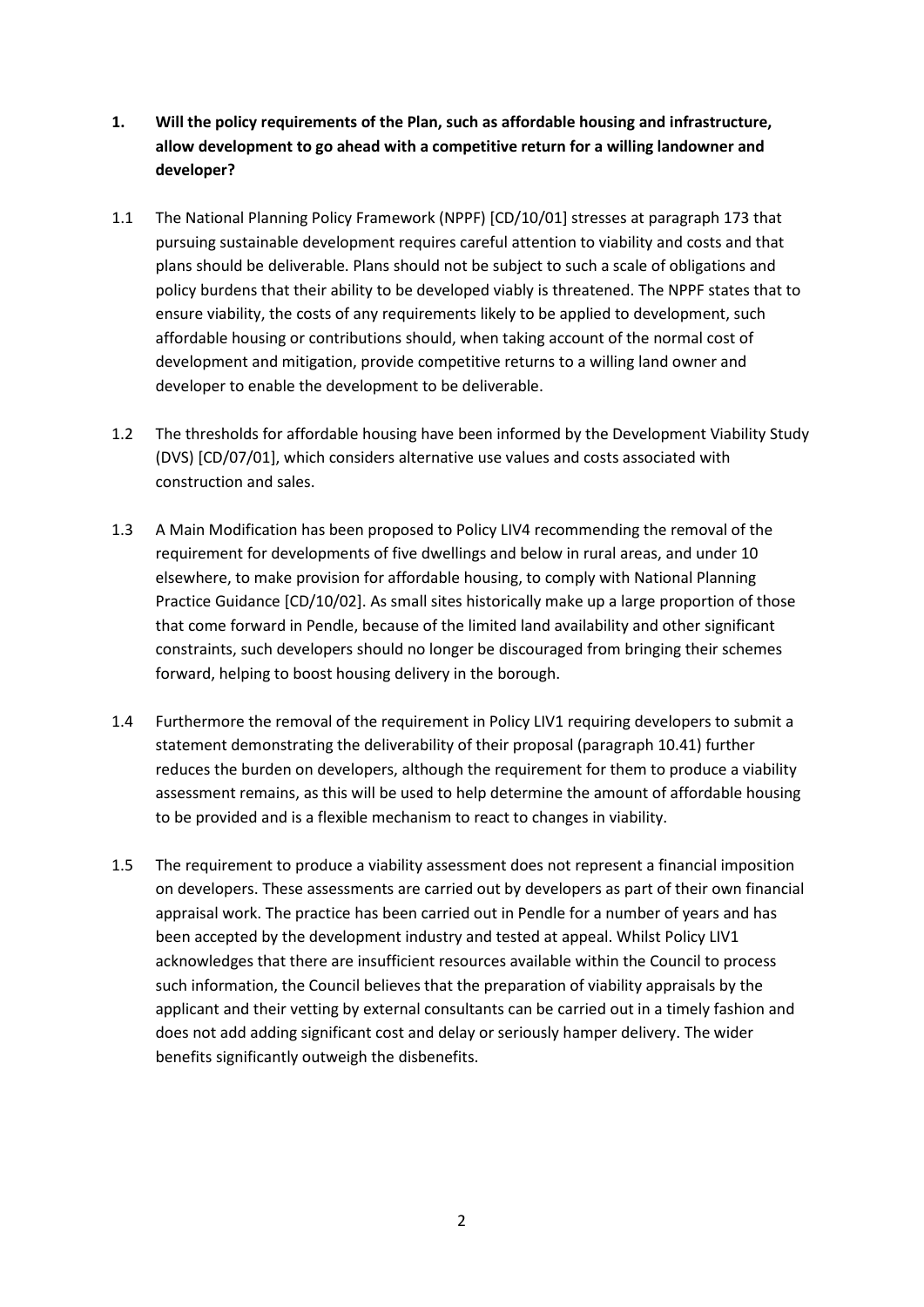- 1.6 Policy SDP6 (paragraph 7.65) acknowledges that the DVS shows that the current economic situation will not support the introduction of the Community Infrastructure Levy (CIL) in Pendle. It would have an adverse impact on bringing development forward. Viability will be assessed on an annual basis through the Authority's Monitoring Report (AMR), and a CIL Charging Schedule will be adopted at the point that it is considered to be both beneficial and viable.
- 1.7 The Core Strategy provides sufficient flexibility to allow developers to achieve competitive returns, which meaning that development is viable and deliverable and that the objectives of the Plan can be delivered.
- **2. Will Policy SDP6 be effective in ensuring that off-site infrastructure necessary to enable the development to go ahead will be provided? Should the policy be more specific in identifying infrastructure which has a high importance for delivery of the Plan (see Appendix A)? For example M65 Junction 13 improvements, waste water treatment plants, primary school capacity, open space provision?**
- 2.1 In Policy SDP6, paragraph 7.62 highlights that the Infrastructure Delivery Schedule (Appendix A) identifies the key infrastructure projects associated with successful delivery of the Plan. Pendle Council believes that Policy SDP6, in conjunction with other policies in the Core Strategy, offers an adequate policy base to ensure that the infrastructure requirements arising from the levels of growth proposed can be met, but acknowledges that this key link to Appendix A is missing from the policy text.
- 2.2 Without prejudice to the Council's view that the policy is sound, Pendle Council recommends the following Main Modification to overcome this omission.

Proposed Main Modification

Amend the first sentence of Policy SDP6 to read:

The Council will work with partners to deliver the infrastructure necessary to support development in the borough (Appendix A).

- **3. What are the implications of not introducing a Community Infrastructure Levy (CIL) on the provision of off-site infrastructure given the limitations on the use of pooled contributions?**
- 3.1 The Development Viability Study (DVS) [CD/07/01] demonstrates that there is limited potential or incentive to introduce the Community Infrastructure Levy (CIL) in Pendle at this time, and this is acknowledged in Policy SDP6 (paragraph 7.60).
- 3.2 As the majority of development in the early stages of plan delivery, is not dependent on the provision of new infrastructure, this approach represents a market facing response that will help to ensure that the objectives of the plan can be delivered at the earliest opportunity.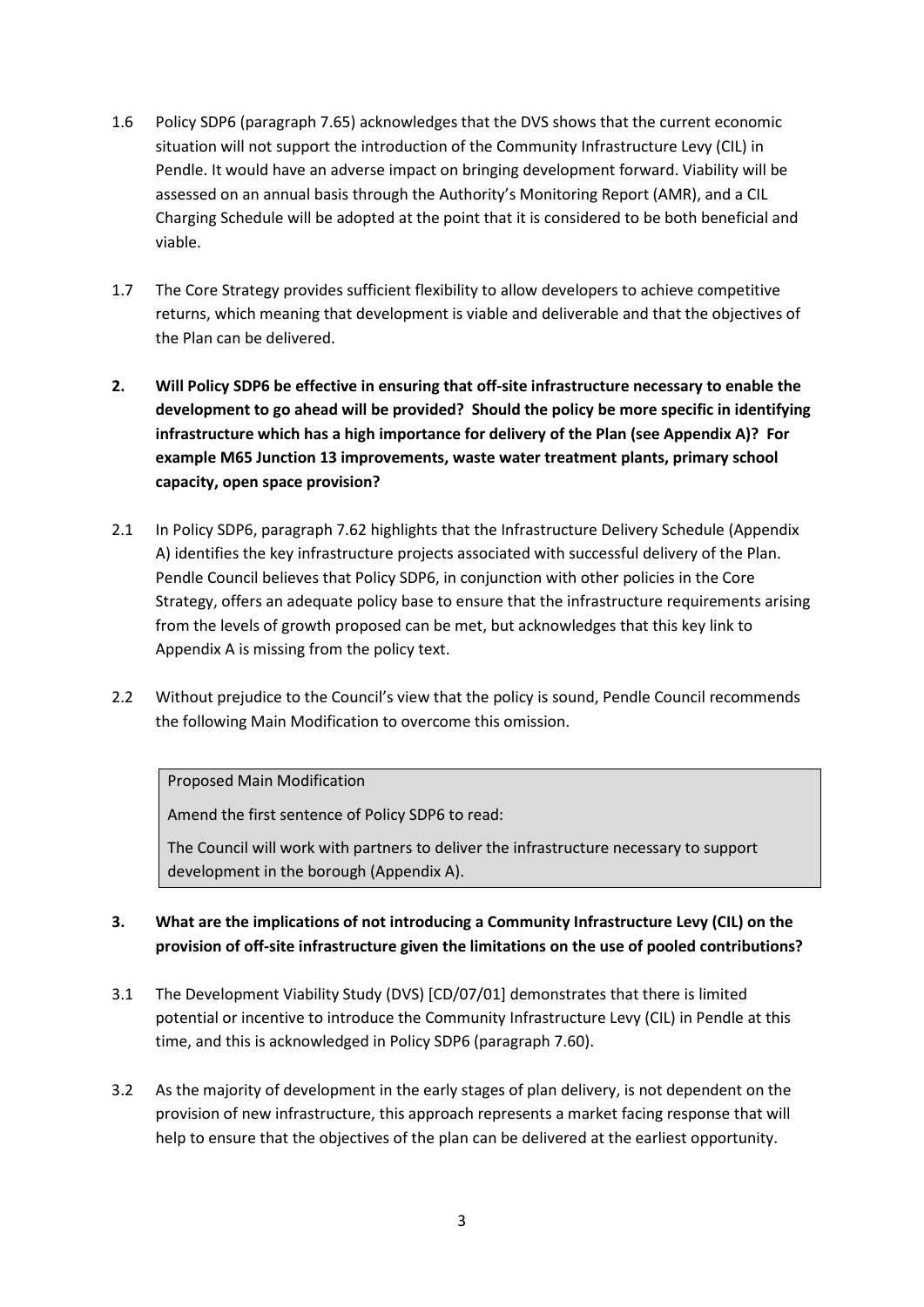- 3.3 As noted in the response to Question 1, Pendle Council believes that the Core Strategy strikes an appropriate balance between encouraging new residential and economic development without imposing such a level of burden on developers to prevent them, and landowners, making a competitive return. Without taking measures to facilitate new housing development it will not be possible to make a positive contribution towards the achievement of targets for Affordable Housing.
- 3.4 The principal need for new 'off-site infrastructure provision' is associated with improvements to the road network in the vicinity of Junctions 12 and 13 on the M65 motorway. These are in close proximity to the strategic housing and employment sites at Lomeshaye (Junction 12) and Trough Laithe (Junction 13). The progress of the East Lancashire Highways and Transport Masterplan [CD/07/05] has brought forward a number of improvement schemes. The Burnley and Pendle Growth Corridor emerged from the Masterplan. Alongside the work undertaken with the Lancashire Local Enterprise Partnership (LEP) on the Pendle Jobs and Growth Strategy [CD/05/03], this has resulted in Growth Deal funding being committed to improve these junctions. Work is anticipated to start in the 2015/16 financial year.
- 3.5 Policy SDP6 notes that the viability of new development will be assessed on an annual basis through the Authority's Monitoring Report (AMR), and that a CIL Charging Schedule will be introduced when economic circumstances in the borough can support it (paragraph 7.65). This approach is considered to represent a proportionate and pragmatic response.

# **4. Does Policy SDP6 and its implications for the requirement for obligations meet the tests set out in paragraph 204 of the Framework.**

- 4.1 Planning obligations are used to mitigate the impact of development that would otherwise be unacceptable in planning terms.
- 4.2 Policy SDP6 requires only that 'necessary infrastructure' is provided, which is in line with the policy tests set out in the National Planning Policy Framework (NPPF) [CD/10/01] and the statutory tests in the Community Infrastructure Regulations 2010.

## **5. Will infrastructure be delivered in a timely fashion?**

- 5.1 The Infrastructure Delivery Schedule (IDS) (Appendix A) has been developed in partnership with a wide range of infrastructure providers. The requirements set out in the IDS are based on technical and other assessments carried-out by these providers, which have been informed by the levels of growth proposed in the Core Strategy.
- 5.2 Pendle Council and Burnley Council have worked collaboratively over a number of years with infrastructure providers to develop their respective infrastructure strategies [CD/07/02], including investigating costs of delivery, phasing of delivery, funding sources etc. This information adds certainty for the development industry and local communities about the effectiveness of the policies in the Core Strategy, by clarifying what is required and when.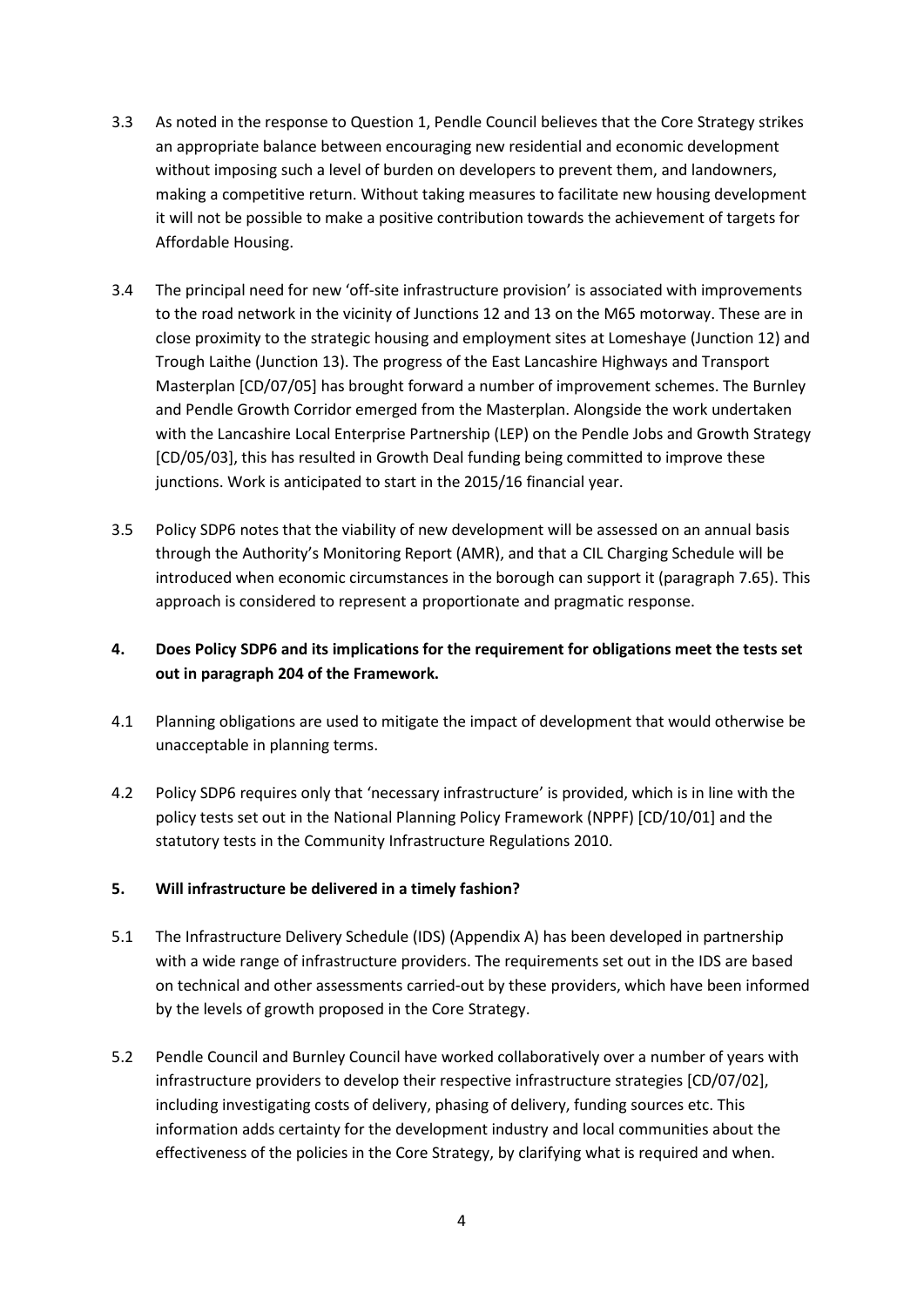- 5.3 No infrastructure improvements are regarded as critical to delivery in the early years of the plan period, and none require a pooled contribution. Those that are required to facilitate development in the later years of the plan are highlighted in the IDS.
- 5.4 One issue to overcome is that a number of infrastructure providers only plan over five-year time horizons and have found it difficult to provide details of need, funding and costs over a longer time period. In addition some providers have been unable, or reluctant, to say whether or not any improvements will be required as a result of development until detailed plans are submitted. The consequence of this is that needs and detailed requirements will continue to evolve during the lifetime of the Core Strategy and subsequent DPDs and that further detail will need to be added to the IDS as delivery progresses. It will be important to continue to work with infrastructure providers and others, in the allocation and phasing of sites for development, consistent with the overall approach of the Core Strategy. Furthermore, infrastructure requirements and the delivery of projects will be reviewed over the plan period as identified in the monitoring and delivery framework (Chapter 13).
- 5.5 The issue of less detail being available for the later phases of the plan period is widely recognised and has been identified in the Planning Advisory Service (PAS) advice note on infrastructure planning and in advice from the Planning Inspectorate (PINS). The approach taken in the Pendle Core Strategy is considered to represent a proportionate and pragmatic response; focusing primarily on those requirements that are key to delivery in the early stages of the plan.
- 5.6 Pendle Council believes that the Core Strategy offers an adequate policy base to ensure that the infrastructure requirements arising from the levels of growth proposed can be met. The importance of projects to the delivery of the plan objectives is clearly set out in the IDS and does not need to be replicated in the policy. Indeed as the IDS is a 'living document' it would be inappropriate to do so, for the reasons outlined above.

#### **6. What infrastructure will be required in the first 5 years of the Plan and can it be delivered?**

- 6.1 The infrastructure improvements critical to delivery in the early years of the plan period are those relating to improvements to the highways network in the vicinity of Junctions 12 and 13 on the M65 motorway (see .4 above).
- 6.2 Other issues requiring early consideration are identified as a high priority in the Infrastructure Delivery Schedule (IDS) (Appendix A) and (summarised below):
	- Improvements to Junction 13 on the M65 motorway will be triggered by a condition on the planning application for the Riverside Business Park. Funding for further improvements to Junction 13 and Junction 12 has been secured from the Lancashire Local Enterprise Partnership and the Growth Deal.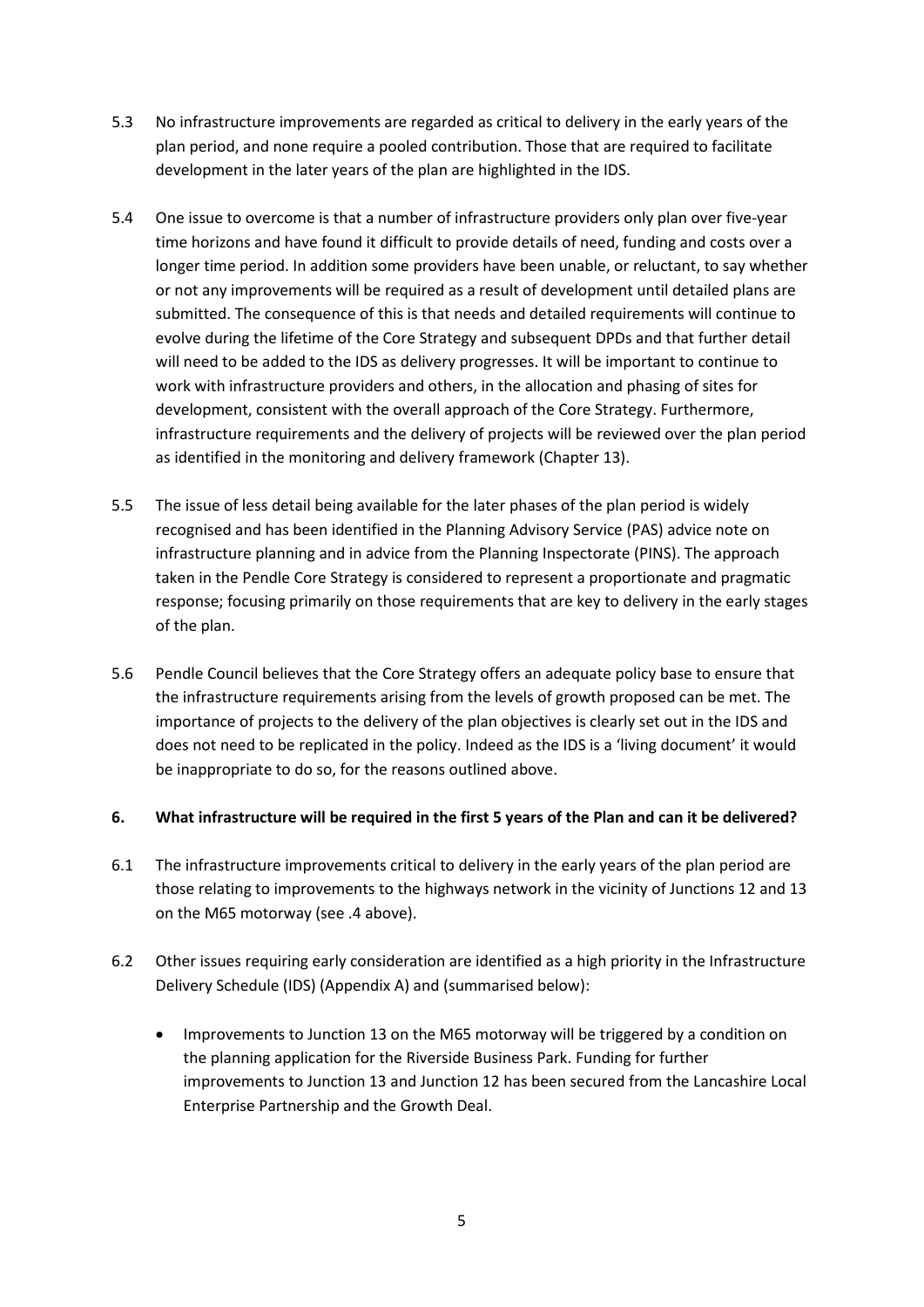- United Utilities and Yorkshire Water have both indicated that Waste Water Treatment Works (WWTW) operating at close to capacity (Burnley, Colne and Earby) will be upgraded to accommodate projected growth. Some upgrading works have been funded as part of the AMP5 growth plan, whilst Earby will be addressed by its successor. It is a statutory obligation for utility companies to ensure that sufficient treatment capacity exists in areas where growth is planned to take place. The proposed works will ensure that both United Utilities and Yorkshire Water meet their obligation without the need for any delay or phasing to development growth due to foul treatment capacity.
- The need for additional school places arising from proposed growth are addressed in the Pendle Infrastructure Study [CD/07/02] and highlighted in the Core Strategy Infrastructure Delivery Schedule (Appendix A). The development of the strategic housing site at Trough Laithe indicates a potential increase in the need for primary school places has been identified. Lancashire County Council (LCC) has a strategy in place to ensure that they fulfil their statutory duty to provide every child with a school place. Their Planning Provision Team models population data and monitors new and proposed developments to determine the potential number of school places that will be required in a particular area. Only when specific development details are known will it be possible to quantify the implications for school places and only when planning permission is granted can funding be put in place.
- 6.3 The importance of projects to the delivery of the Core Strategy is clearly set out in the IDS and does not need to be replicated in the policy. Indeed as the IDS is a 'living document' it would be inappropriate to do so, for the reasons outlined above. Pendle Council believes that the Core Strategy offers an adequate policy base to ensure that the infrastructure requirements arising from the levels of growth proposed can be met.

## **7. How will essential infrastructure be funded?**

- 7.1 The only infrastructure requirements, critical to early delivery of the plan objectives (see answer to Question 6 above), are improvements to Junctions 12 and 13 on the M65 Motorway.
- 7.2 As noted in paragraph 3.4, improvements to both junctions will be funded through an approved allocation from the Lancashire Local Enterprise Partnership (LEP) through the Growth Deal. In addition, developer contributions, secured via a condition on the planning approval for the Riverside Business Park, will also contribute to the improvements at Junction 13.
- 7.3 Elsewhere infrastructure will be funded through a combination of one or more of the following mechanisms:
	- S106 contributions where necessary to make the development acceptable in planning terms
	- Pooled contributions where appropriate
	- Community Infrastructure Levy should a CIL Charging Schedule be introduced when viability improves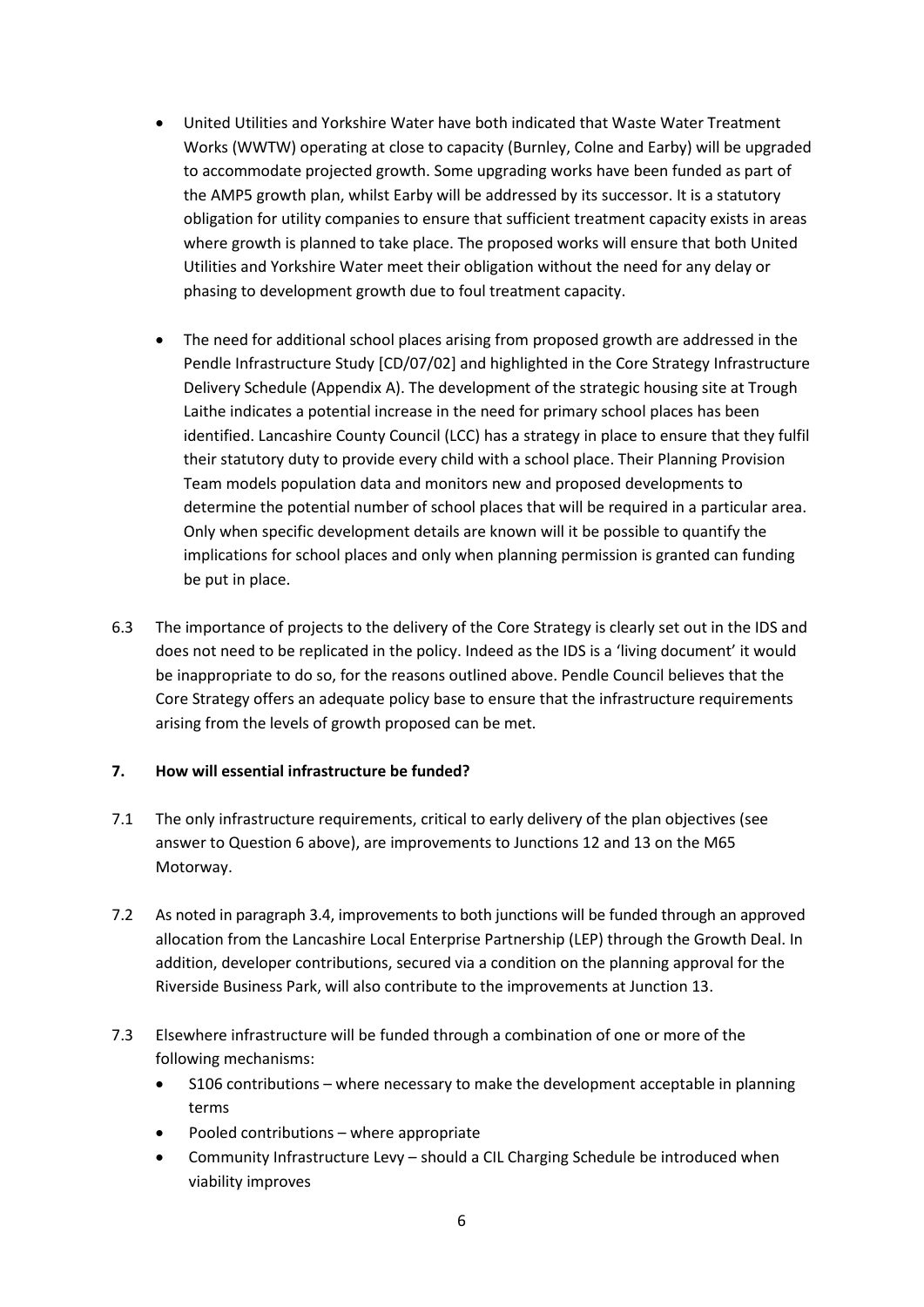- External funding where this can be secured
- Statutory obligations on the part of providers (e.g. utility companies,; education authority)

#### **8. What are the consequences for the Plan if critical infrastructure is not delivered?**

8.1 The Council has identified all infrastructure requirements in the Infrastructure Delivery Schedule (Appendix A). Those important to plan delivery are highlighted as a high priority, but with the exception of the improvements to motorway the motorway junction addressed in Question 7 (above) none are considered to be critical to delivery of the plan as a whole.

# **9. Have the needs for strategic infrastructure such as an A56 bypass and the reopening of the Colne-Skipton railway been appropriately justified and addressed in the CS?**

- 9.1 Policy ENV4 explains that the Council will support two strategic transport schemes: the A56 bypass and the reopening of the former Colne-Skipton railway line. These schemes are included in the plan as part of the vision and strategy to improve connectivity east-west across the Pennines, but both are dependent on securing funding.
- 9.2 The Lancashire Local Transport Plan [CD/07/07] sets out the priorities for improvements to the highways network in Pendle, indicating the need to improve east-west and north-south connections and links into Central Lancashire and Manchester. The case for the bypass has been made through the preparation of the East Lancashire Highways and Transport Masterplan [CD/07/05], which has been subject to public consultation. The Masterplan has set out a timetable for the project and estimates that construction work could commence in 2020/21 with completion in 2021/22. The need for a bypass has been long-established due to the significant congestion that occurs on the main road passing along the North Valley in Colne.
- 9.3 Progress on the re-opening of the Colne-Skipton railway line is less advanced, in terms of its inclusion in the Masterplan as a specific project to be taken forward. However, the Lancashire and Cumbria Route Utilisation Strategy (RUS) [CD/07/09] identifies the route as a gap in the rail network, which could be brought back into use in the longer term. The Skipton and East Lancashire Rail Action Partnership (SELRAP) has commissioned several reports setting out the case for re-opening of the railway. Further work and funding bids are planned to move the project forward.
- 9.4 Policy ENV4 includes support for both projects to ensure that there is a planning policy base should funding become available to progress them in a more timely manner. The evidence from the Local Transport Plan, the Masterplan and the RUS provide a robust justification for the inclusion of these schemes in the Core Strategy.